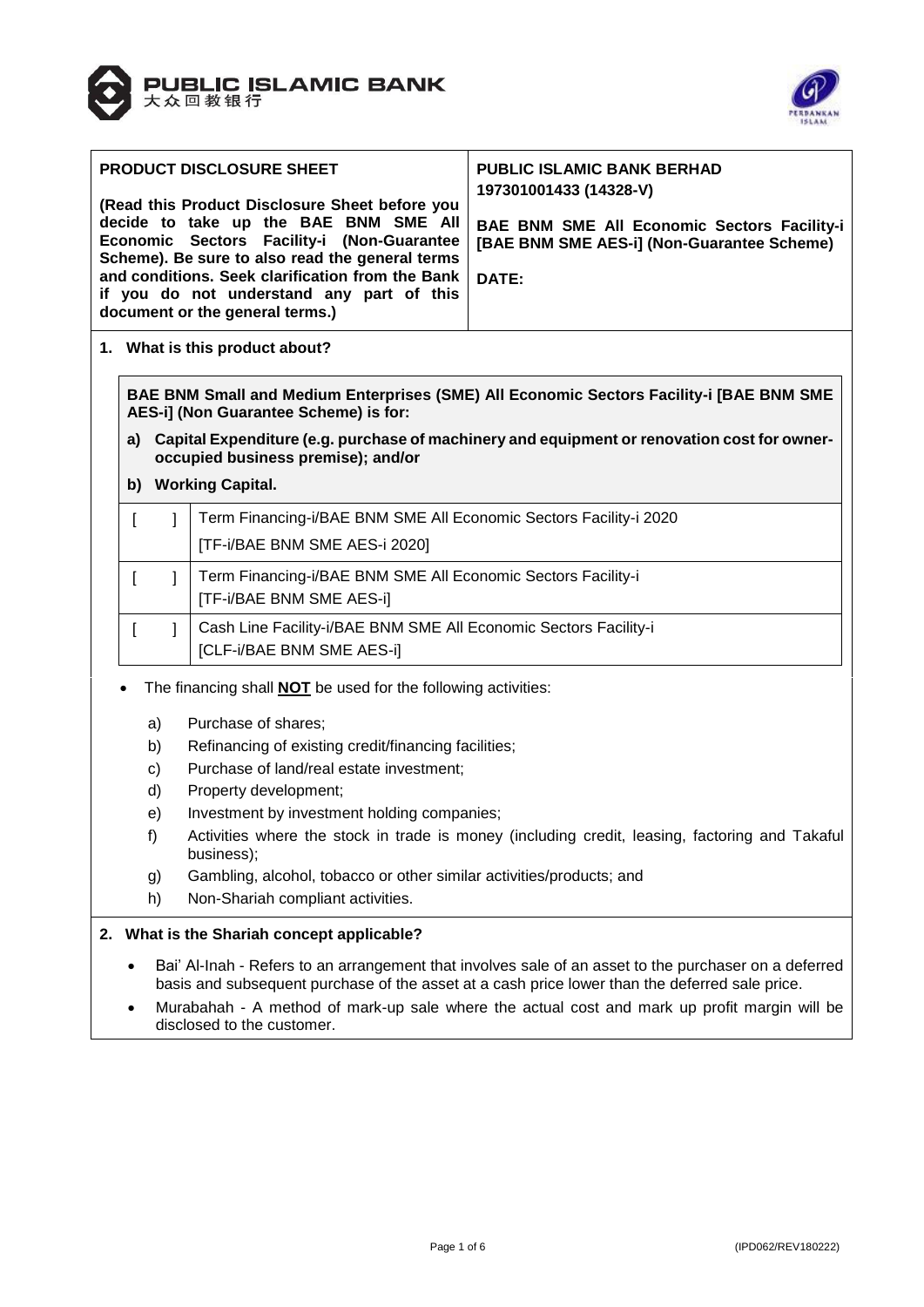



# **3. What do I get from this product?**

| TF-i/BAE BNM SME AES-i 2020 / TF-i/BAE BNM SME AES-i |           |    |  |
|------------------------------------------------------|-----------|----|--|
| ÷                                                    | RM        |    |  |
| ٠                                                    |           | %  |  |
| ٠                                                    | <b>RM</b> |    |  |
| ٠                                                    |           |    |  |
|                                                      |           |    |  |
| ÷                                                    |           |    |  |
| ٠                                                    |           | %  |  |
|                                                      |           | RM |  |

| Bank Financing Rate (BFR) + 4% |      |
|--------------------------------|------|
|                                |      |
| RM                             |      |
| RM                             |      |
|                                | : RM |

### **4. What are my obligations?**

TF-i/BAE BNM SME AES-i 2020 / TF-i/BAE BNM SME AES-i

| Rate                                        | %)<br>(Profit Rate $=$ |
|---------------------------------------------|------------------------|
| Monthly instalment                          | RM                     |
| Total profit cost at the end of<br>vears    | RM                     |
| Total payment amount at the end of<br>vears | RM                     |

### CLF-i/BAE BNM SME AES-i

- a) Financing of Mortgage Reducing Term Takaful (MRTT) and financing documentation expenses, subject to the total Margin of Advance as approved in the Letter of Offer.
- b) For Variable Rate financing, the customer is protected against fluctuation increases of rates as the total cost of financing or the maximum profit rate is capped at the CPR. During the tenure of financing, the customer will enjoy rebate and pay lower instalment as long as the EPR is lower than the CPR.
- c) Your monthly instalment: RM \_\_\_
- d) Total payment amount at the end of \_\_\_\_\_\_\_\_\_\_\_\_\_\_\_\_ years is: RM \_
- e) Rebate (if applicable) may be provided to the customer if there is a difference between the CPR and the EPR.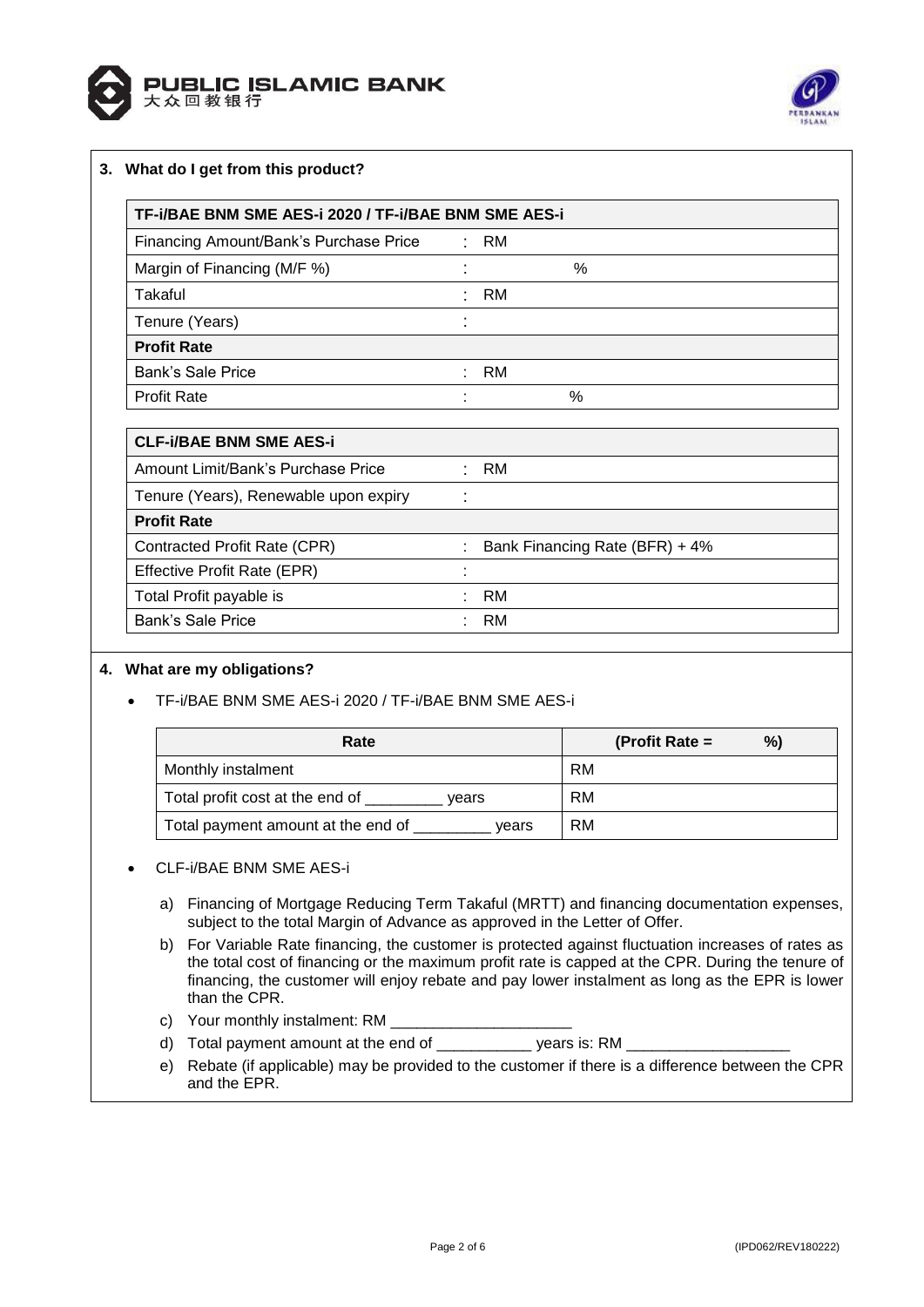



## **4. What are my obligations?, cont.**

## **Important Note: Your monthly instalment and total payment amount will vary if the Base Financing Rate (BFR) changes.**

| Rate                                        | %)<br>Today (BFR $=$ | If BFR goes up<br>by 1% | If BFR goes up by<br>2% |
|---------------------------------------------|----------------------|-------------------------|-------------------------|
| Monthly instalment                          | <b>RM</b>            |                         |                         |
| Total profit cost at the end of<br>vears    | RM.                  |                         |                         |
| Total payment amount at<br>the end of vears | <b>RM</b>            |                         |                         |

### **5. What are the fees and charges I have to pay?**

- 5.1 Stamp Duty (if applicable)
	- As per the Stamp Act 1949 (Revised 1989).
- 5.2 Disbursement Fee (if applicable)
	- Include fees for registration of charge and other related charges.

5.3 Half yearly service fee on Cash Line Facility-i account if the credit balance is below RM1,000.

• RM10.00.

For full list of fees and charges, please visit our website at [www.publicislamicbank.com.my.](http://www.publicislamicbank.com.my/)

### **6. What if I fail to fulfil my obligations?**

- 6.1 Unless otherwise stipulated under the respective type of facility, in the event of default the Bank reserves the right to impose the following:
	- a) For failure to pay any instalments of the facility(ies) from date of the first disbursement until the date of the maturity of the facility(ies), the *ta'widh* (compensation) rate that shall be applied is one per cent (1%) per annum on any overdue amount, or any such rate as approved by Bank Negara Malaysia.

Formula for *ta'widh* on overdue instalment(s) is as follows:

Overdue Instalment(s) X *Ta'widh* Rate X No. of Overdue Day(s) 365

b) Please take note that if your account remains in arrears and upon recall of the facility or brought to court for judgement before maturity date, late payment charge of 1% p.a. on the remaining outstanding balance will be imposed.

> Outstanding Balance X 1% p.a. X No. of Overdue Day(s) 365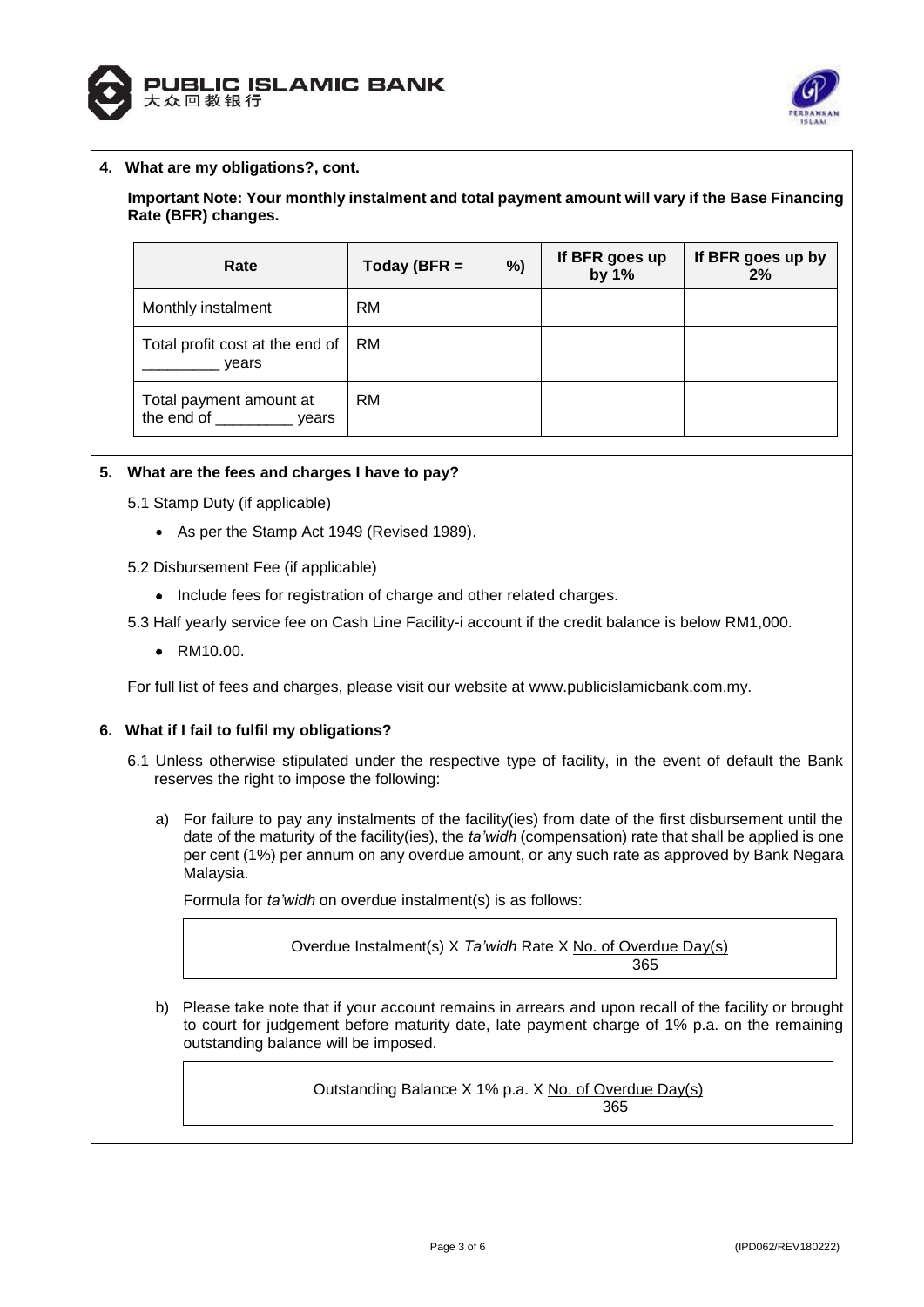



### **6. What if I fail to fulfil my obligations?, cont.**

c) For failure to pay any instalments and which failure continues beyond the maturity date of the facility(ies), the compensation rate that shall be applied is the Bank's Average Financing Rate\* (AFR) on the outstanding balance or any such rate as approved by Bank Negara Malaysia.

The formula for late payment charge after maturity is as follows:

Outstanding Balance X AFR X No. of Overdue Day(s) <u>365 - John Stein, Amerikaansk politiker (</u>

- Also known as "Combined Rate" which consist of two (2) elements namely *ta'widh* and *gharamah*. *Ta'widh* refers to the amount that may be compensated to the Bank based on actual loss incurred due to default while *gharamah* refers to the penalty charged on the defaulters over and above the *ta'widh*.
- d) The Bank shall not compound the compensation payable to the principal amount/financing amount.
- 6.2 The Bank has the right at any time without notice to you to debit your Current/Savings Account with us towards payment of the monthly payment of the financing and any other charges and/or fees incurred in the granting of the financing including Takaful contribution, quit rent, assessment, cost of an updated/revised valuation reports, fees for searches, legal fees for preparation and perfection of security documents by Bank's solicitors, legal costs incurred in relation to enforcement of security/ recovery cost and any other cost or expenses incidental thereto.
- 6.3 The financing tenure shall be up to five (5) years or such other term as determined by Bank Negara Malaysia.
- 6.4 If the financing tenure extends into retirement, you are to advise us on your plans to service the monthly payment after your retirement.
- 6.5 You are to furnish us all relevant information regarding financing taken from all financial institutions, cooperatives, building societies, credit companies and merchants that provide credit sales, etc. and to fully and accurately disclose material information that has a bearing on our financing decision. Failure by you to disclose essential and correct information in the financing application as well as the consequences of providing incomplete or incorrect information may lead to a higher financing rate or rejection of your financing application.
- 6.6 Legal action will be taken if you fail to respond to reminder notices.
- 6.7 Legal action against you may affect your credit rating leading to financing being more difficult or expensive to you.
- 6.8 Under specific circumstances where the customer is not contactable, the Bank's obligation is considered to be fulfilled if such notice has been sent to the last known address of the customer at least seven (7) calendar days in advance.

# **Other terms and conditions**

- 1) You may select to use Bank's panel lawyers/Takaful operators/valuers.
- 2) On case to case basis depending on your credit assessment by the Bank, you may be required to provide a guarantor.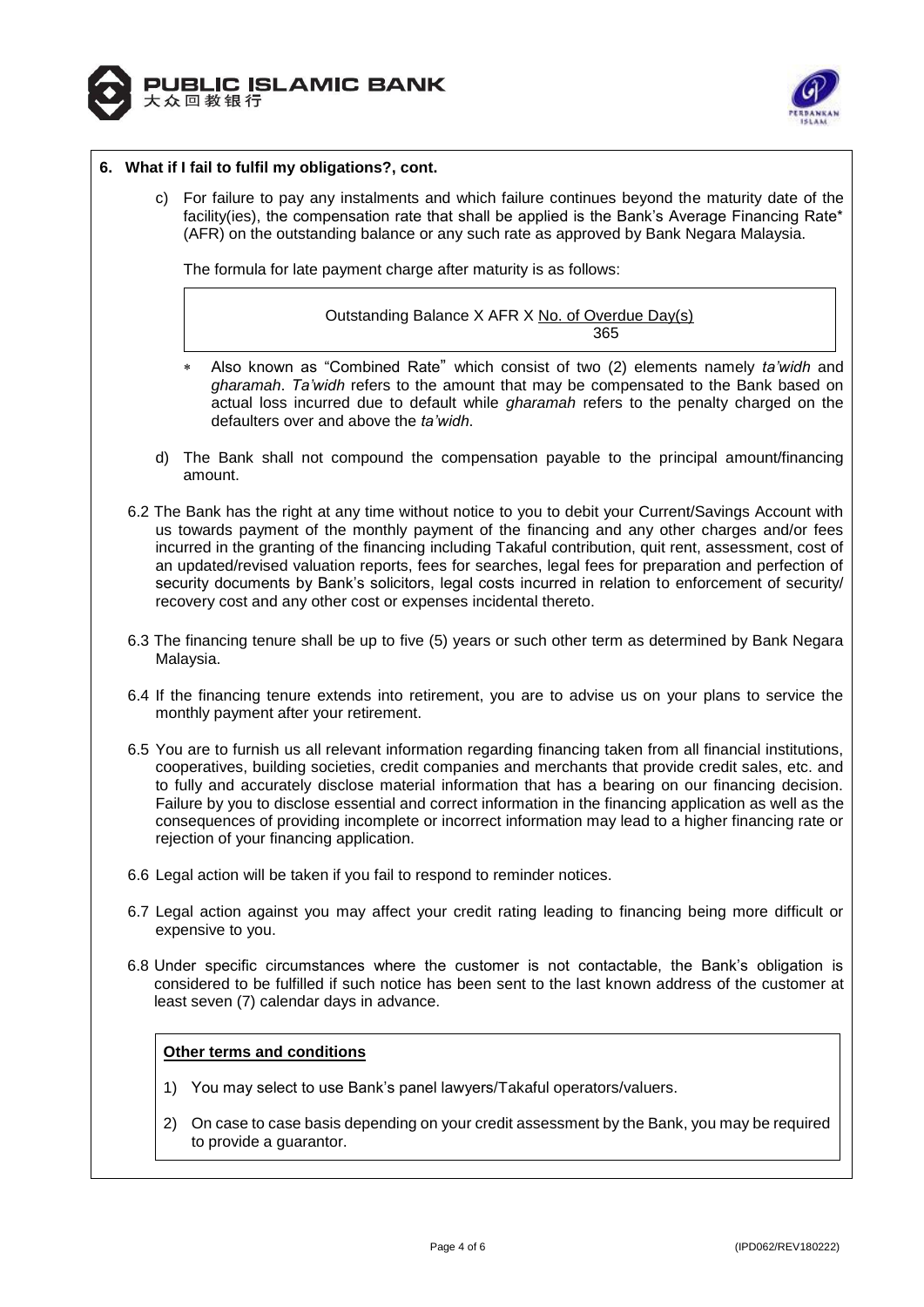



| 7. | What if I fully settle the financing before its maturity?                                                                                                                                                                                                                                                                                                                 |  |  |
|----|---------------------------------------------------------------------------------------------------------------------------------------------------------------------------------------------------------------------------------------------------------------------------------------------------------------------------------------------------------------------------|--|--|
|    | The Bank will offer lesser rebate (ibra') on the remaining unearned profit.                                                                                                                                                                                                                                                                                               |  |  |
|    | Rebate (Ibra') refers to an act by a person relinquishing his rights to collect payment due from another<br>person. The bank may grant rebate (ibra') to customers of a sale based financing who settled their<br>facility prior to the agreed settlement period as stipulated in the agreement.                                                                          |  |  |
|    | <b>Calculation Example:</b>                                                                                                                                                                                                                                                                                                                                               |  |  |
|    | a) Rebate (Ibra')<br>= Deferred profit - Early settlement charges<br>Example<br>$=$ RM98,167.98 - RM0.00<br>RM98,167.98                                                                                                                                                                                                                                                   |  |  |
|    | b) Settlement amount<br>Outstanding selling price + Instalments due - Rebate (Ibra')<br>RM267,766.53 + RM2,028.53 - RM98,167.98<br>Example<br>=<br>RM171,627.08                                                                                                                                                                                                           |  |  |
|    | No Early Settlement Fee will be charged.                                                                                                                                                                                                                                                                                                                                  |  |  |
|    | 8. Do I need any Takaful coverage?                                                                                                                                                                                                                                                                                                                                        |  |  |
|    | Mortgage Reducing Term Takaful (MRTT)<br>Yes<br>$\mathbb{L}$<br>-1<br>No<br>L<br>$\mathbf{I}$                                                                                                                                                                                                                                                                             |  |  |
|    | <b>Business Financing Term Takaful (BFTT)</b><br>Yes<br>1<br>No                                                                                                                                                                                                                                                                                                           |  |  |
|    | Fire/House Holder/House Owner Takaful<br>Yes<br>L<br>No                                                                                                                                                                                                                                                                                                                   |  |  |
|    | Note: The customer can refer to the Branch on the list of panel Takaful operators. The Bank may provide<br>quotations for any compulsory Takaful offered by the Bank's panel of Takaful operators but the customer<br>is free to use the service of non-panel Takaful operators. However, only the amount from Takaful providers<br>approved by the Bank may be financed. |  |  |
|    | 9. What are the major risks?                                                                                                                                                                                                                                                                                                                                              |  |  |
|    | In the event that the Government of Malaysia vary or amend any terms and conditions including the<br>amount of guarantee, the Bank reserves the right to cancel the facilities or restructure the facilities<br>subject to the new terms and conditions.                                                                                                                  |  |  |
|    | 10. What do I need to do if there are changes to my contact details?                                                                                                                                                                                                                                                                                                      |  |  |
|    | It is important that you inform us (written notice to be sent to the account holding branch) of any<br>change in your contact details to ensure that all correspondences reach you in a timely manner.                                                                                                                                                                    |  |  |
|    | 11. Where can I get assistance and redress?                                                                                                                                                                                                                                                                                                                               |  |  |
|    | If you have difficulties in making payments, you should contact us earliest possible to discuss<br>payment alternatives.                                                                                                                                                                                                                                                  |  |  |
|    | If you wish to complain on the products or services provided by us, you may contact us at:                                                                                                                                                                                                                                                                                |  |  |
|    | <b>Public Islamic Bank Berhad</b><br>25th Floor, Menara Public Bank<br>146 Jalan Ampang<br>50450 Kuala Lumpur<br><b>Telephone</b><br>1-800-22-5555<br>Fax<br>03-2162 2224<br>E-mail<br>islamicbkg@publicislamicbank.com.my<br>Website<br>https://www.publicislamicbank.com.my                                                                                             |  |  |